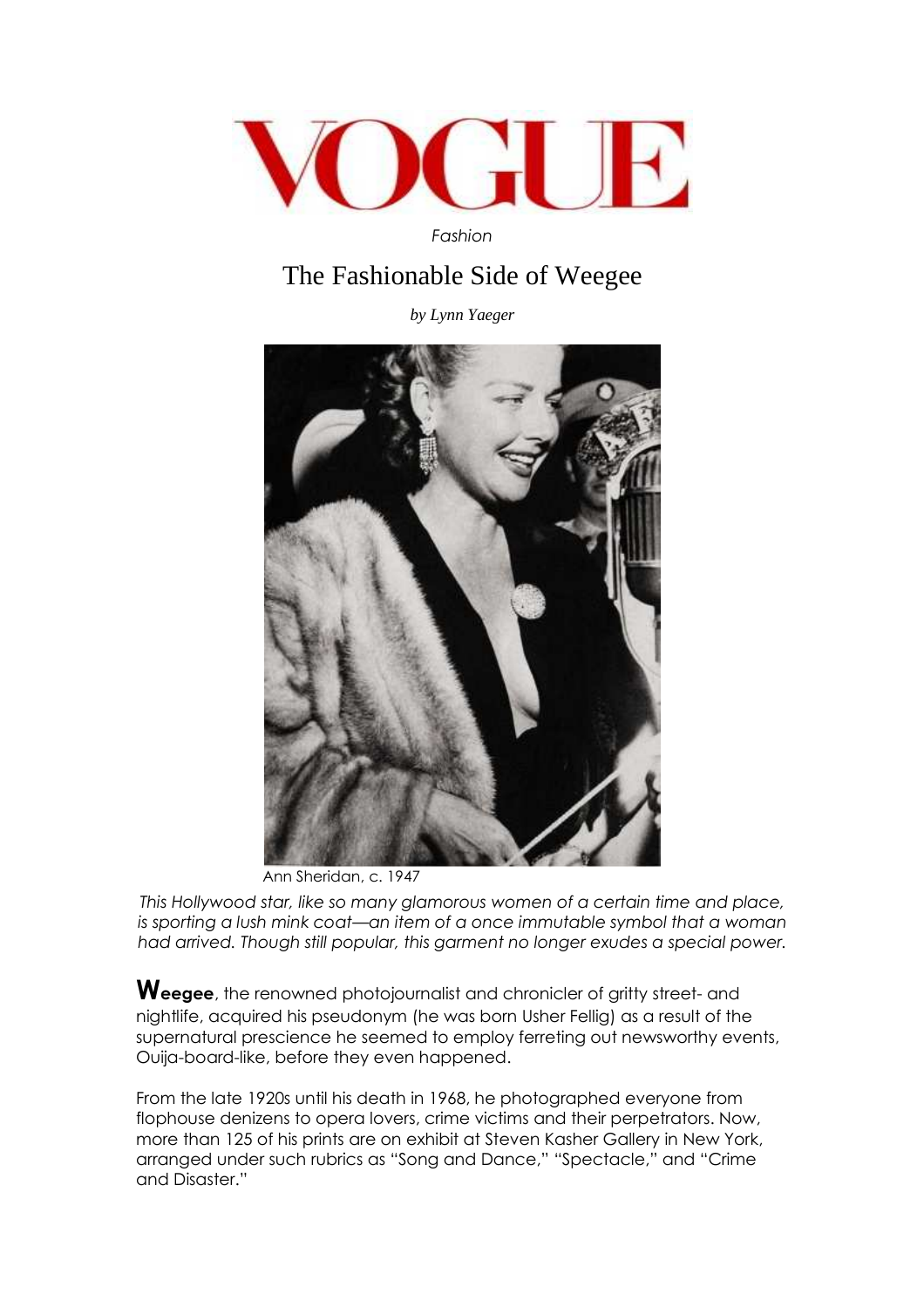There is no section specifically for fashion, but that doesn't mean that these wonderful pictures don't offer, if often unwittingly, an accidental record of the styles sported by the impecunious artists and glamour girls, renegades and bohemians, that were his frequent subjects. Sometimes this information, always rich, is inadvertent and incidental; other times the subjects have quite consciously adopted ensembles that capture and further their unique characters and personalities.

Here, Vogue.com's brief tour of Weegee's works, with an eye to their stylish implications, in the slideshow above.

"Weegee: Naked City" opens today at Steven Kasher Gallery and is on view through February 25; 521 West Twenty-third Street, NYC; stevenkasher.com January 12, 2012 5:24 p.m.



Woman in a Space Helmet Smoking a Cigarette, ca.1950

Though this photo was taken more than a half century ago, its jocular take on extreme costume speaks to an avant-garde sensibility that will characterize downtown social life through the second half of the twentieth century.

Photo: Courtesy of Steven Kasher Gallery, New York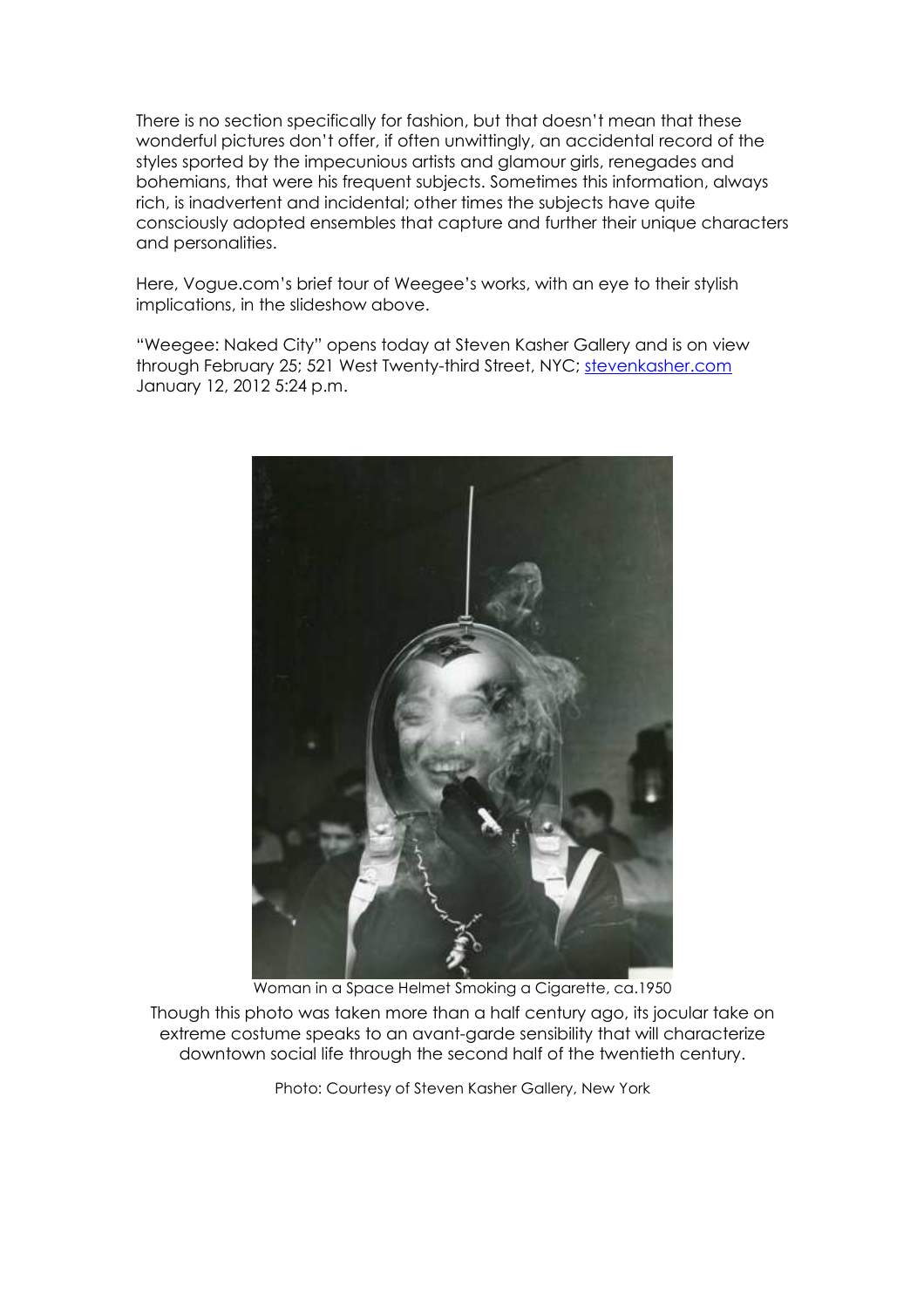

This Sign, Advertising a Short Cut to Beauty, Blinked Two Stories Above the Fire, September 2, 1941

The very title of this work points to the stark contradictions that often emerge in Weegee's work—the sign attests to an obsession with a svelte physique that remains unchanged more than 70 years later, but the title also acknowledges the far darker, sadder realities of human life.

Photo: Courtesy of Steven Kasher Gallery, New York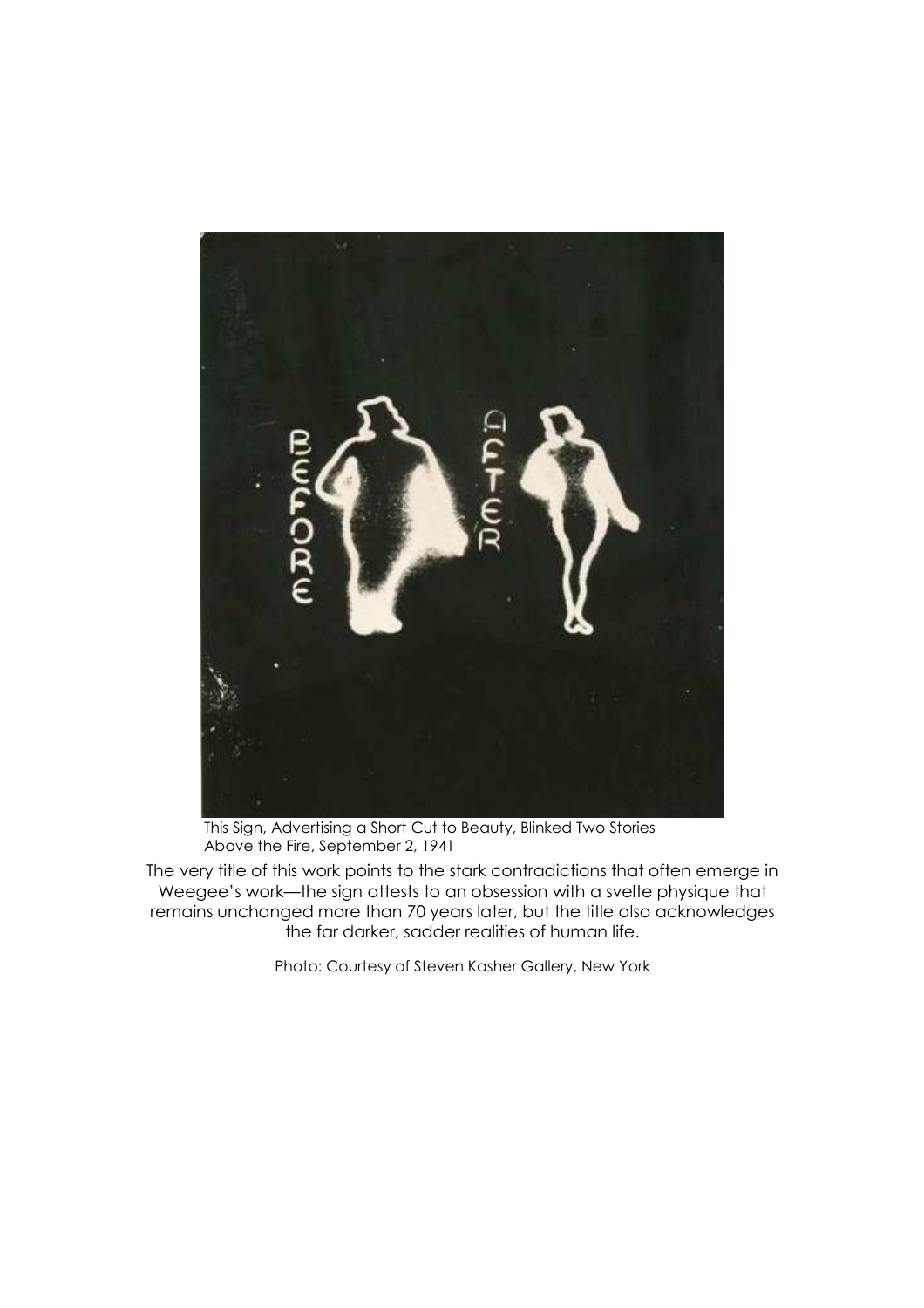

 Billie Dauscha and Mabel Sidney, Bowery Entertainers, December 4, 1944

This wittily titled photograph depicts a showgirl's method of securing her tips, but of almost equal interest is her shoe. Once solely the province of the stage, metallic footwear now plays a role in livening up daywear.

Photo: Courtesy of Steven Kasher Gallery, New York